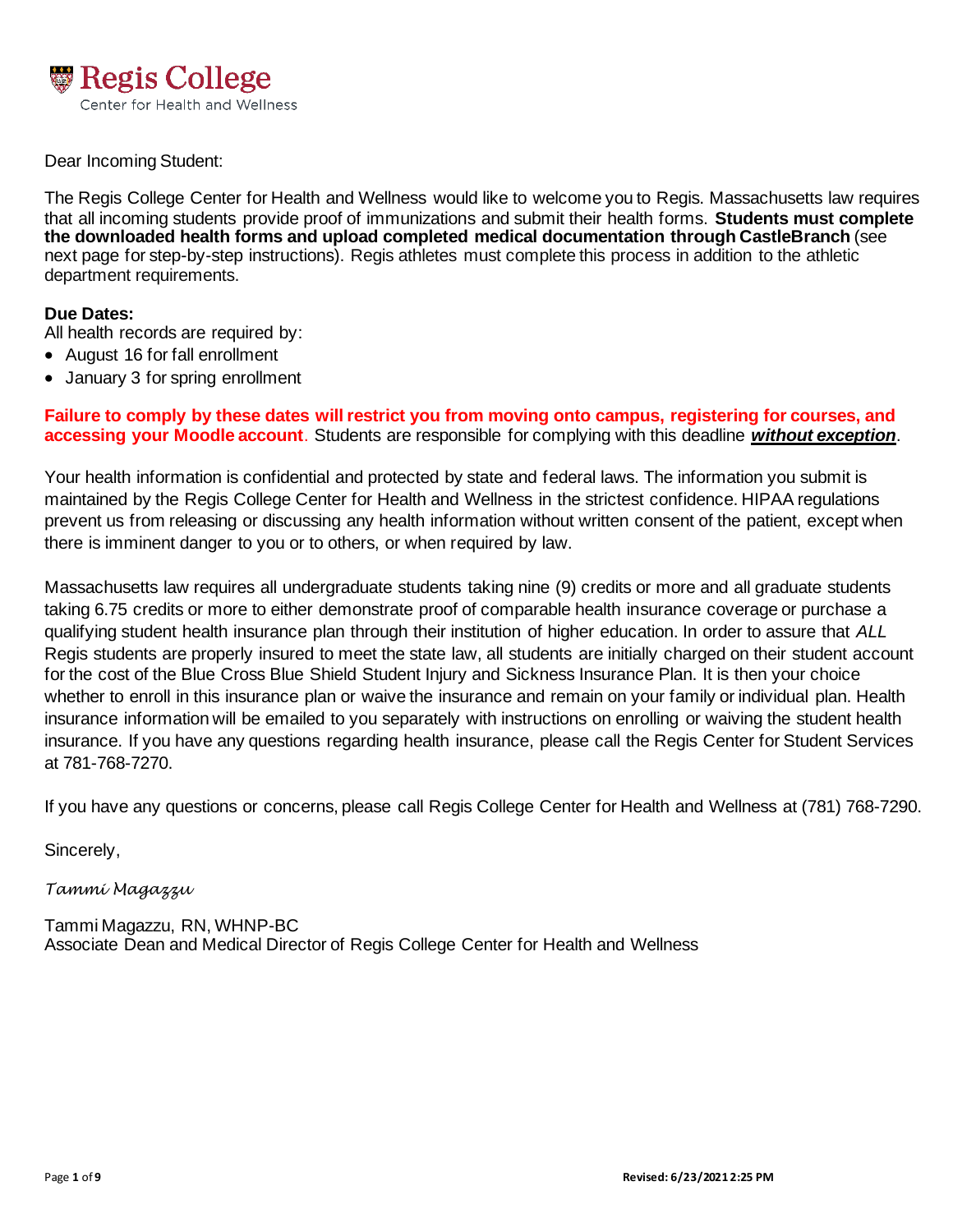# **How to use CastleBranch**

# **Setting up your CastleBranch account:**

- 1. Go to CastleBranch.com
- 2. Select: *Place an order* (top right)
- 3. Enter Package Code: *EP47 (package cost: \$35)*
- 4. Accept the Terms and Conditions of Use and select *Continue*
- 5. Enter your Regis email address (which will then become your *myCB* username) along with the required personal information to complete your order.

## **Log into CastleBranch and Download the required forms for printing:**

 Regis Health Services Forms can be downloaded from *Clinical Requirements*, menu Option #1 (Regis Health Services Forms). You must click on the *blue link*.

### **Uploading required documentation:**

 The most effective way to upload your document to CastleBranch is to scan it, save it as a PDF and upload the PDF to the requirement. However, if you don't have access to a scanner but have an Apple product, you can download the free myCB from the App store to upload your documents. Please note: if you upload a picture using the myCB app, the photo must be taken in portrait not landscape orientation (meaning your phone is held vertically) and be  **clear and legible, and meet the clinical requirement or it will be rejected**.

 1. **Regis Health Services Form:** Students must complete Health Report Part 1.

 2. **Health Form and Health Insurance:** Students must complete Health Report Part 2 and a copy (front and back) of your health insurance card together. Do not upload them separately.

 3-7. **Immunizations:** You may use our immunization form or a pre-printed form from your provider. If you are using our immunization form, it must be signed by a doctor. If you are using a provider's pre-printed form, make sure your name and the facility name appear on the document. Important: Upload your entire immunization record for each vaccine.

 **MMR (Measles (Rubeola), Mumps, Rubella):** Upload documentation of two MMR vaccines or positive titers with lab results.

 **Varicella (Chicken Pox):** Upload documentation of two varicella vaccines or a positive titer with lab results or medical documentation of disease.

 **Hepatitis B:** Upload documentation of hepatitis B or hepatitis A/B vaccines or a positive hepatitis B titer with lab results.

 **Tdap (Tetanus, Diphtheria, Pertussis):** Upload documentation of DTap primary series, Tdap booster and Td booster.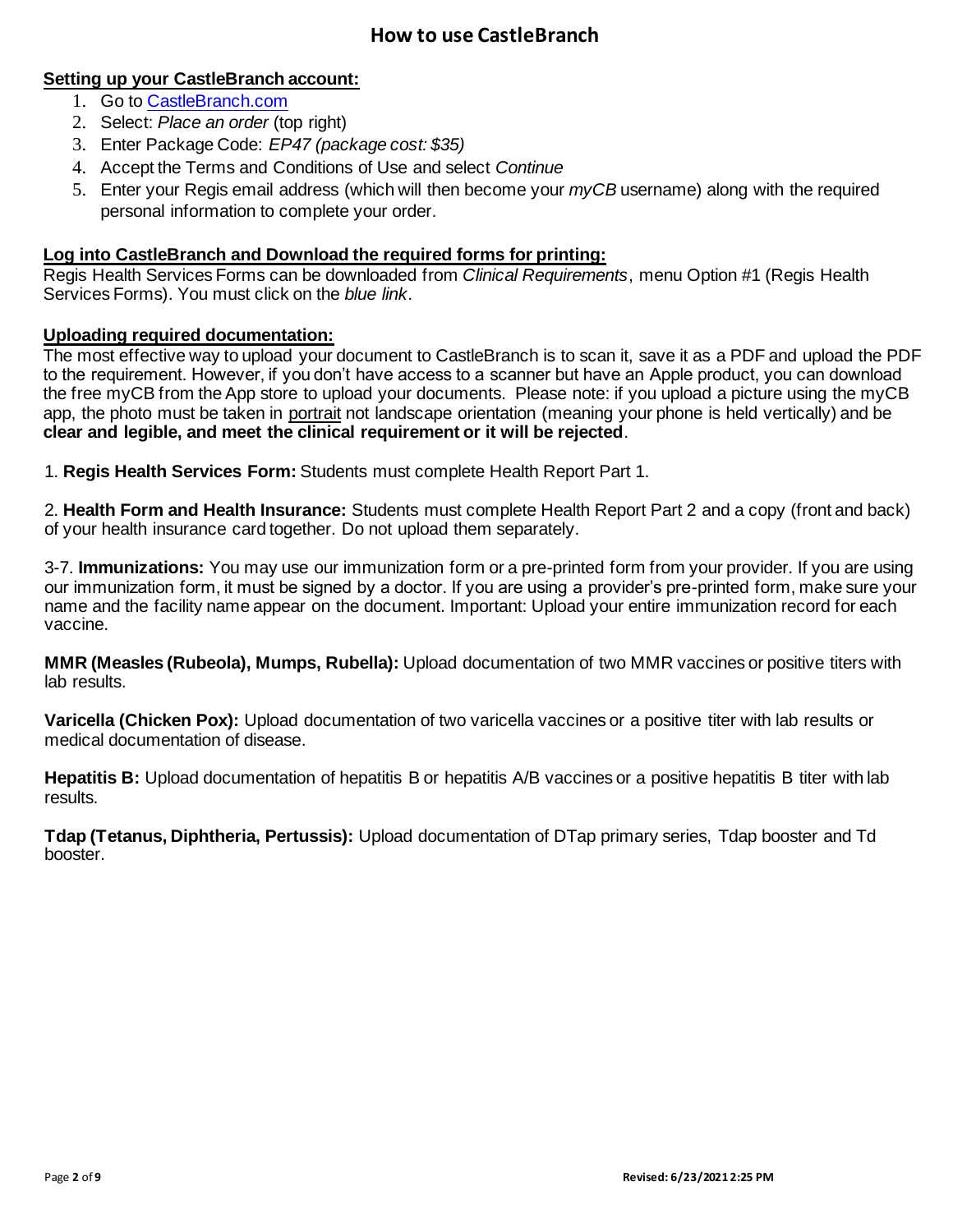**COVID-19 Vaccine:** Required for all students (regardless of age) to be fully vaccinated against COVID-19 before participating in any on-campus activity related to the 2021-2022 academic year. To be fully vaccinated by the deadline of August 16, the last dose of the vaccine must be given no later than August 2. Options to meet this requirement:

- 2 Pfizer vaccinations, OR
- 2 Moderna vaccinations, OR
- 1 Janssen (Johnson & Johnson) vaccination, OR
- COVID vaccines that have received Emergency Use Authorization (EUA) by the FDA, OR
- COVID vaccines that have received Emergency Use Listing (EUL) from the WHO

 8. **Tuberculosis (TB):** Complete the Tuberculosis Risk Questionnaire. Please include your name, date of birth, country of birth, and the date that you complete the questionnaire. If you answer NO to all TB questionnaire questions, upload the questionnaire only. If you answer YES to any of the questions on the Tuberculosis Risk Questionnaire, you are required to have TB testing and have a healthcare provider fill out the Medical Evaluation for latent TB. Upload the TB Questionnaire and the Medical Evaluation for latent TB together along with all applicable TB forms. Regis requires that you receive TB testing within 6 months prior to the start of the semester that you are entering school.

 Once you have uploaded the required forms for all above requirements, the status for each line item will be *Pending Review*. CastleBranch personnel will review each line item to ensure that you have the appropriate information. If the information meets the requirements, the status for the line item will be changed to *COMPLETE*. If it does not meet the requirement, the status will be rejected and the reason for the rejection will be listed. To upload the corrected information for any line item you must re-upload ALL pages for that particular CastleBranch section. For example, if you did not complete all of the information on Health Report #2 it will be rejected. Once you correct the form you must upload the Health Report #2 *AND* a copy of the front and back of your medical insurance card again. If you have any questions, please call Regis College Center for Health and Wellness 781-768-7290 or email Health Services at [health.services@regiscollege.edu](mailto:health.services@regiscollege.edu). For technical support you can also contact the CastleBranch service desk directly at 888-723-4263.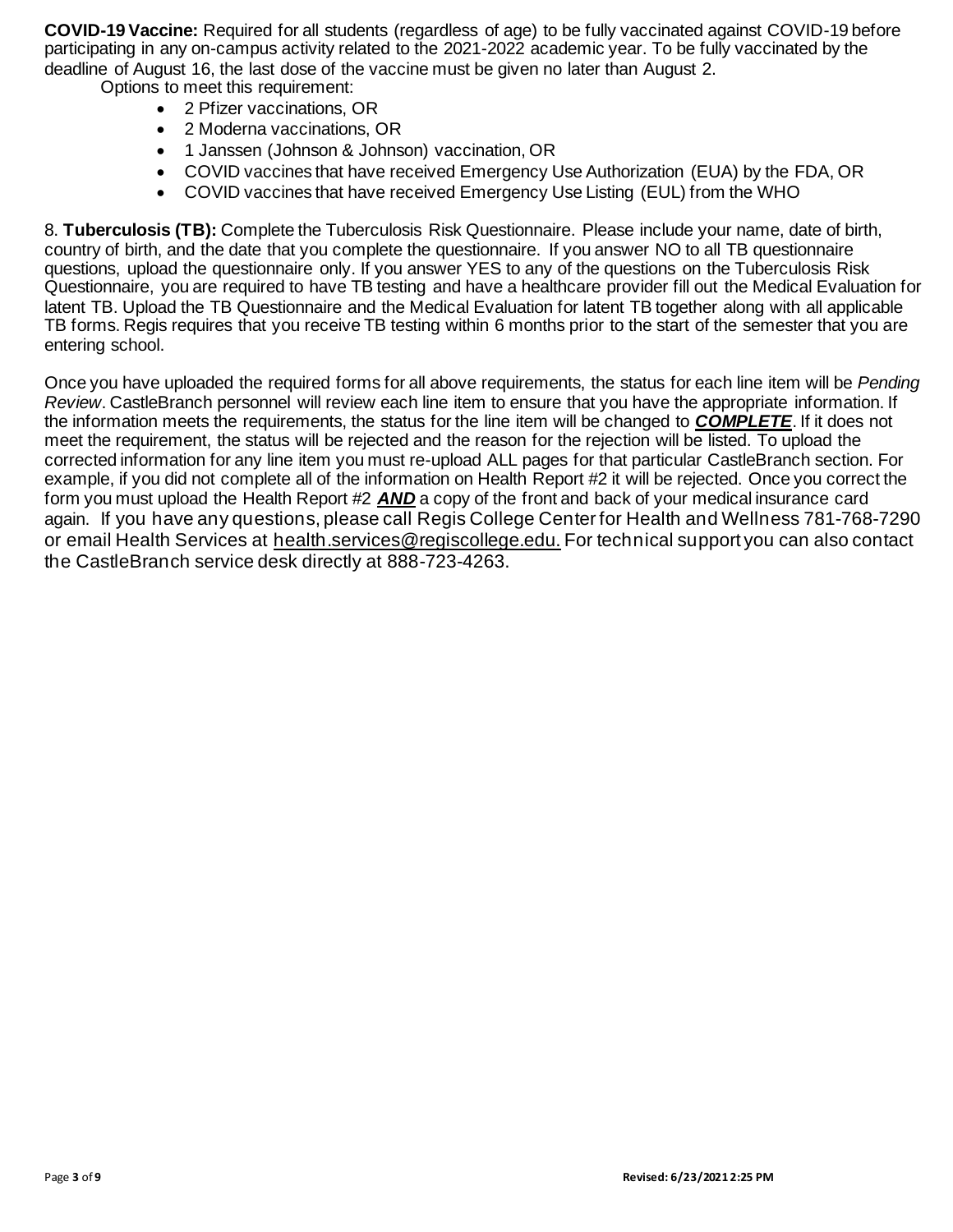# **HEALTH REPORT Part 1**

# To be filled out by student in its entirety

| Last                                                                                                          | First  | MI    |     | Month                                                 | Day | Year |
|---------------------------------------------------------------------------------------------------------------|--------|-------|-----|-------------------------------------------------------|-----|------|
|                                                                                                               |        |       |     |                                                       |     |      |
|                                                                                                               | Street |       |     |                                                       |     |      |
|                                                                                                               | City   | State | Zip | Country                                               |     |      |
|                                                                                                               |        |       |     |                                                       |     |      |
| Home Telephone: (______) ____________________                                                                 |        |       |     | Student Cell: (______) ________________________       |     |      |
| Regis Student ID#: ____________________________                                                               |        |       |     | Resident_______________Commuter________               |     |      |
| GenderIdentity (please choose all that apply): ___ man ___transgender ___woman ___ other: ___________________ |        |       |     |                                                       |     |      |
|                                                                                                               |        |       |     | Regis Athlete: Yes _____ No ____                      |     |      |
| Date entering Regis: _______________________                                                                  |        |       |     | Expected Date of Graduation: ________________________ |     |      |
| Status: Undergraduate _______ Graduate ______                                                                 |        |       |     | Nursing/Health Science student                        |     |      |
|                                                                                                               |        |       |     |                                                       |     |      |
|                                                                                                               |        |       |     | Mother's daytime phone: (______) ____________________ |     |      |
| PRIMARY EMERGENCY CONTACT (1 <sup>st</sup> person to call):                                                   |        |       |     | <b>ALTERNATE EMERGENCY CONTACT:</b>                   |     |      |
|                                                                                                               |        |       |     |                                                       |     |      |
|                                                                                                               |        |       |     |                                                       |     |      |
|                                                                                                               |        |       |     |                                                       |     |      |
|                                                                                                               |        |       |     |                                                       |     |      |
| Relationship to student: ____________________________                                                         |        |       |     |                                                       |     |      |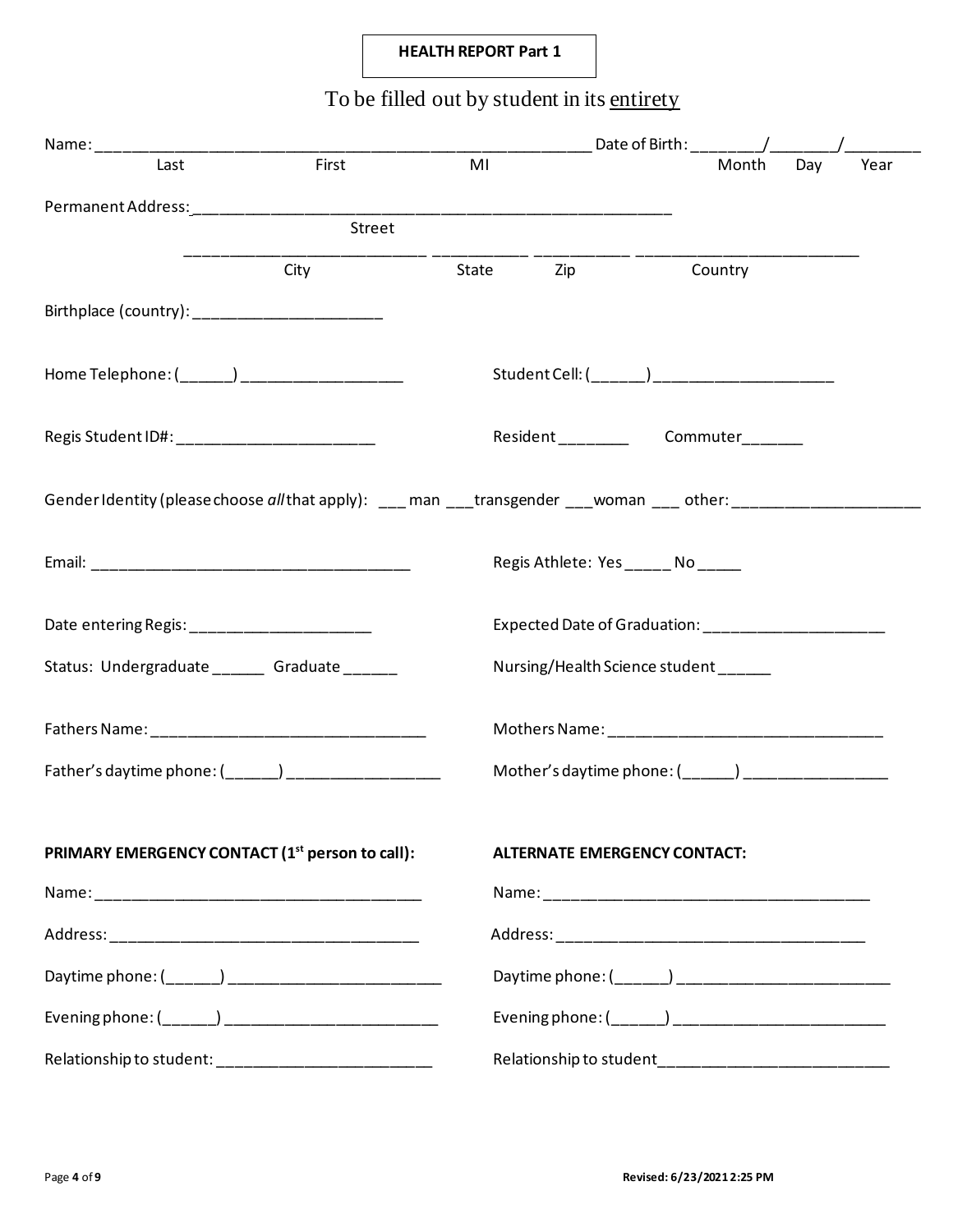# **HEALTH REPORT Part 2 REGIS COLLEGE**

#### **PRIMARY HEALTH INSURANCE INFORMATION**

| Insurance phone number:                         |  |
|-------------------------------------------------|--|
|                                                 |  |
| $ID#:$ Group#:                                  |  |
| Name of Subscriber:                             |  |
|                                                 |  |
| Primary care physician: Physician phone number: |  |

 It is the responsibility of the student to obtain referrals or authorization as required by your insurance company for payment of services. Student is responsible for all charges that are not covered by health insurance.

 **Please upload a copy of your insurance card (front and back).** 

**Note: This is NOT a waiver for the Regis student health insurance.** 

#### **MASSACHUSETTS IMMUNIZATION INFORMATION SYSTEMS**

 which is a confidential , electronic system that collects and stores vaccination records for Massachusetts resident of all ages. This program is operated by the Massachusetts Department of Public Health and is designated to help you along with your health care providers, schools and childcare centers, to keep track of the vaccinations that you have received. All residents of Massachusetts, including Regis College Students, will entered to identify you within the MIIS. All this information given through MIIS is secure and confidential. Massachusetts's residents have the right to limit who may see their or their child's information in the MIIS. If you prefer that your or your child's immunization history not be shared with other healthcare providers who use MIIS, please complete the MIIS Objection Form ([mass.gov/eohhs/docs/dph/cdc/immunization/miis](https://mass.gov/eohhs/docs/dph/cdc/immunization/miis)-Regis College Health Services is required by law (M.G.L. c. 111, Section 24M) to participate in the Massachusetts Immunization System (MIIS) have their vaccine information entered into the MIIS. Your name, address, gender, date of birth, and healthcare provider's information will be objection-form.pdf)

Student Name:

Date of Birth: \_\_

#### **CONSENT FOR MEDICAL TREATMENT**

| I grant permission to the staff of Regis College Center for Health and Wellness to provide medical treatment for illness, injury, immunizations or |      |                                                                           |      |
|----------------------------------------------------------------------------------------------------------------------------------------------------|------|---------------------------------------------------------------------------|------|
| preventative care to the above named student. This includes emergency treatment (including transport to a local hospital, surgery and anesthesia)  |      |                                                                           |      |
| in the event of a serious illness or injury when parent or guardian cannot be reached. I also give consent for psychological and/or medical        |      |                                                                           |      |
| treatment, including medication, if necessary, should this student request such treatment while a student at Regis.                                |      |                                                                           |      |
| Student signature (Required)                                                                                                                       | Date | Parent/guardian signature                                                 | Date |
|                                                                                                                                                    |      | (Parent/guardian signature required for all students under the age of 18) |      |

#### **CONSENT TO SHARE HEALTH INFORMATION**

 In order to monitor the health of students, faculty, and staff, Regis College, Regis College discloses individual health information to certain partners and government agencies. Specifically, Regis discloses health information to entities that operate systems or software programs (e.g. CoVerified) that enable Regis to monitor concerning symptoms, health testing, and vaccinations across the community. By signing below, I grant Regis permission to make these disclosures.

Student signature (Required) \_\_\_\_\_\_\_\_\_\_\_\_\_\_\_\_\_\_\_\_\_\_\_\_ Date\_\_\_\_\_\_ Parent/guardian signature \_\_\_\_\_\_\_\_\_\_\_\_\_\_\_\_\_\_\_\_\_\_\_ Date\_\_\_\_\_\_\_

(Parent/guardian signature required for all students under the age of 18)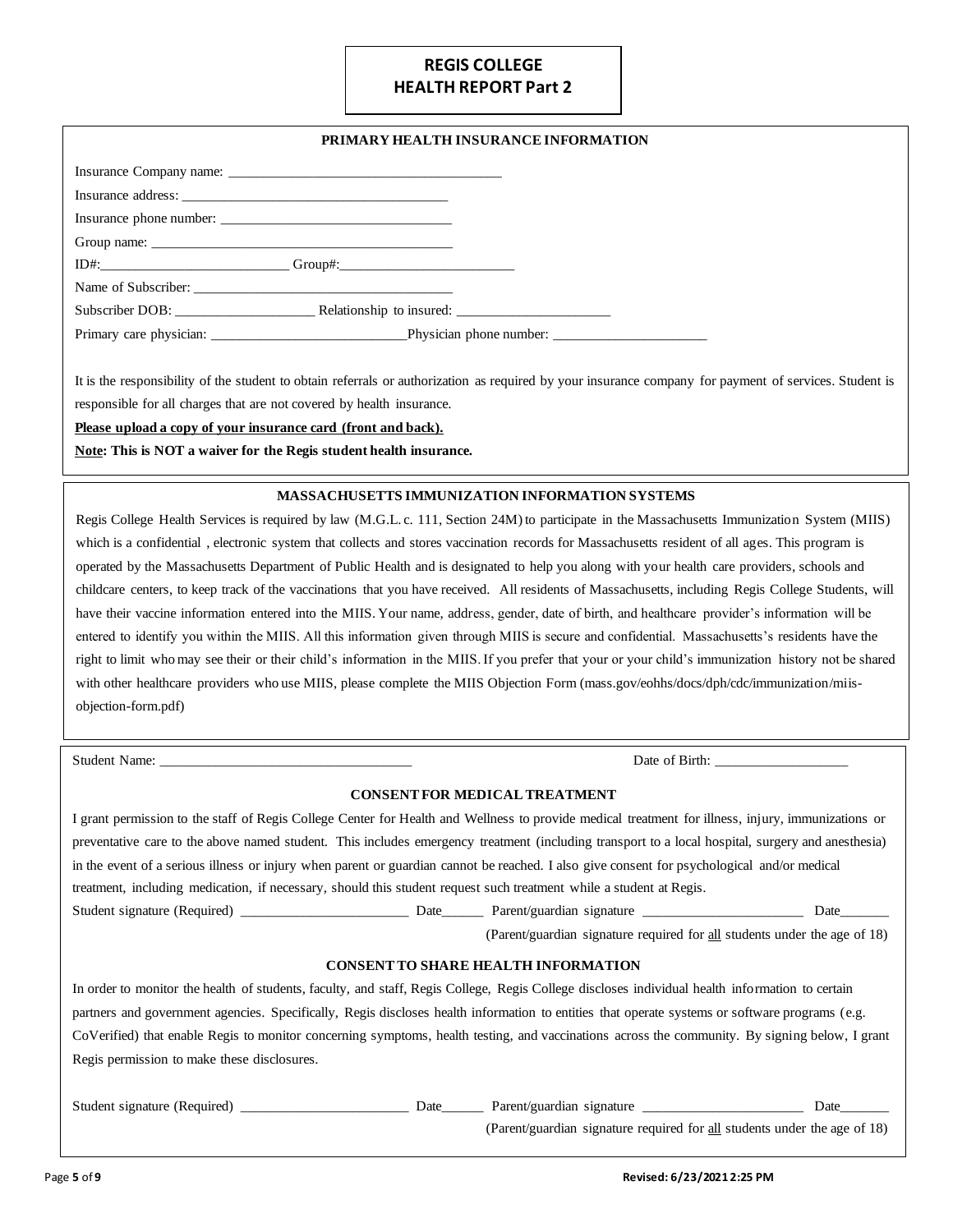#### **REGIS COLLEGE CENTER FOR HEALTH AND WELLNESS IMMUNIZATION RECORD**

Print Last Name:\_\_\_\_\_\_\_\_\_\_\_\_\_\_\_\_\_\_\_\_\_\_\_\_\_\_\_\_\_\_ Print First Name:\_\_\_\_\_\_\_\_\_\_\_\_\_\_\_\_\_\_\_\_\_\_\_ Date of Birth:\_\_\_\_\_/\_\_\_\_\_\_/\_\_\_\_\_

 **If you have chosen to use this immunization form, it must be completed and signed by your health care provider.** 

| <b>Required Vaccines</b>                                                                 | <b>Dates Received</b>                                  | <b>MA State Requirements</b>                                                                    |
|------------------------------------------------------------------------------------------|--------------------------------------------------------|-------------------------------------------------------------------------------------------------|
| <b>Hepatitis B</b>                                                                       | <b>Vaccine Name:</b>                                   | 3 doses; laboratory evidence of immunity                                                        |
| (may be Hepatitis B OR                                                                   | $#1$ / / $#2$ / / /                                    | acceptable; 2 doses of Heplisav-B given on or after                                             |
| Hepatitis A/B combined)                                                                  | $#3$ /                                                 | 18 years of age are acceptable.                                                                 |
|                                                                                          | <b>OR</b> Positive Titer HBsAB Date: /                 |                                                                                                 |
|                                                                                          | (copy of lab result required)                          |                                                                                                 |
| <b>Meningococcal Quadrivalent</b>                                                        | <b>Vaccine Name:</b>                                   | 1 dose; The dose of MenACWY vaccine must have                                                   |
| 1 dose MenACWY (formerly MCV4) required<br>for all full-time students 21 years of age or | OR Signed Waiver:                                      | been received on or after the student's 16 <sup>th</sup><br>birthday or Signed Waiver.          |
| younger.                                                                                 |                                                        |                                                                                                 |
| MMR (Measles, Mumps, Rubella)                                                            | #2<br>#1                                               | 2 doses; first dose must be given on or after the 1st                                           |
| OR individual vaccines or titers:                                                        |                                                        | birthday and second dose must be given >28 days                                                 |
| <b>Measles</b><br>$\bullet$                                                              | $/$ #2 $/$<br>#1 /                                     | after first dose; laboratory evidence of immunity                                               |
|                                                                                          | <b>OR Positive Titer Date:</b>                         | acceptable.                                                                                     |
| <b>Mumps</b>                                                                             | #1 / / #2 /                                            |                                                                                                 |
|                                                                                          | <b>OR Positive Titer Date:</b>                         |                                                                                                 |
| Rubella                                                                                  | #1 / / #2                                              |                                                                                                 |
|                                                                                          | <b>OR Positive Titer Date:</b>                         |                                                                                                 |
|                                                                                          | (copy of lab results required)                         |                                                                                                 |
| Tdap (Tetanus, Diptheria, Pertussis)                                                     | Tdap: $/$ /                                            | 1 dose; and history of a DTaP primary series or                                                 |
|                                                                                          |                                                        | age-appropriate catch-up vaccination. Tdap given                                                |
|                                                                                          | *If greater than 10 years ago, must also               | at ≥7 years may be counted, but a dose at age 11-                                               |
|                                                                                          | provide date of recent                                 | 12 is recommended if Tdap was given earlier as                                                  |
|                                                                                          | Td: $\frac{1}{\sqrt{2}}$ or Tdap: $\frac{1}{\sqrt{2}}$ | part of a catch-up schedule. Td or Tdap should be<br>given if it has been ≥10 years since Tdap. |
| Varicella                                                                                | #2<br>#1                                               | 2 doses; first dose must be given on or after the 1st                                           |
|                                                                                          |                                                        | birthday and second dose must be given $\geq$ 28 days                                           |
|                                                                                          | OR Positive Titer Date: /_/_/_                         | after first dose; history of chicken pox as                                                     |
|                                                                                          | (copy of lab results required)                         | documented by clinician or laboratory evidence of                                               |
|                                                                                          |                                                        | immunity is acceptable. Birth in the U.S. before                                                |
|                                                                                          | OR History of disease: Yes___No___                     | 1980 acceptable only for non-health science                                                     |
|                                                                                          | Date: $/$ /                                            | students.                                                                                       |
| <b>COVID-19 Vaccine</b>                                                                  | <b>Vaccine Name:</b> Vaccine Name:                     | • Janssen (Johnson & Johnson) 1 dose only                                                       |
|                                                                                          |                                                        | • Pfizer-BioNTech: 2 doses, 21 days apart                                                       |
|                                                                                          | Single Dose: $/$ /                                     | • Moderna: 2 doses, 28 days apart                                                               |
|                                                                                          | Two Dose: #1<br>$\frac{1}{2}$<br>#2                    | • Other: with WHO EUL or FDA EUA                                                                |
| <b>STRONGLY RECOMMENDED &amp;</b>                                                        | <b>Dates Received</b>                                  | <b>Standing Dosing</b>                                                                          |
| <b>ADDITIONAL IMMUNIZATIONS</b><br>Influenza                                             | <b>Vaccine Name:</b>                                   | Single dose for 2021-2022 influenza season                                                      |
| THIS VACCINE IS STONGLY RECOMMENDED                                                      | Single Dose: /                                         |                                                                                                 |
|                                                                                          |                                                        |                                                                                                 |
| <b>Meningococcal Group B</b>                                                             | <b>Vaccine Name:</b>                                   |                                                                                                 |
| MenB-4C (Bexsero)                                                                        | $#1$ / / $#2$ / /                                      | Bexsero: 2 doses at least one month apart                                                       |
| <b>OR</b>                                                                                |                                                        |                                                                                                 |
| MenB-Fhbp (Trumenba)                                                                     | '___/____ #2___/___/____<br>#1                         | Trumenba: 3 doses at 0, 3 and 6 month intervals                                                 |
| THIS VACCINE IS STRONGLY RECOMMENDED                                                     | #3                                                     |                                                                                                 |
| Human Papillomavirus (HPV)                                                               | <b>Vaccine Name:</b>                                   | 3 doses at 0, 3 and 6 month intervals                                                           |
|                                                                                          | $#1$ / / $#2$ /                                        |                                                                                                 |
| THIS VACCINE IS STRONGLY RECOMMENDED                                                     | #3                                                     |                                                                                                 |
| <b>Hepatitis A</b>                                                                       | <b>Vaccine Name:</b>                                   | Hepatitis A: 2 doses at least 6 months apart                                                    |
|                                                                                          | #1 / / #2 / /                                          |                                                                                                 |
| <b>OR</b>                                                                                |                                                        | Hepatitis A & B Combined: 3 doses given at 0, 3                                                 |
| <b>Hepatitis A &amp; B Combined</b>                                                      | #1 / / #2 / /<br>#3                                    | and 6 month intervals.                                                                          |
|                                                                                          |                                                        |                                                                                                 |
|                                                                                          |                                                        |                                                                                                 |

| Clinician's Name (Please Print):     | na tui t | Date <sup>-</sup> |
|--------------------------------------|----------|-------------------|
| Address: (Including City and State): |          |                   |
| Phone:                               | ∶ax:i    |                   |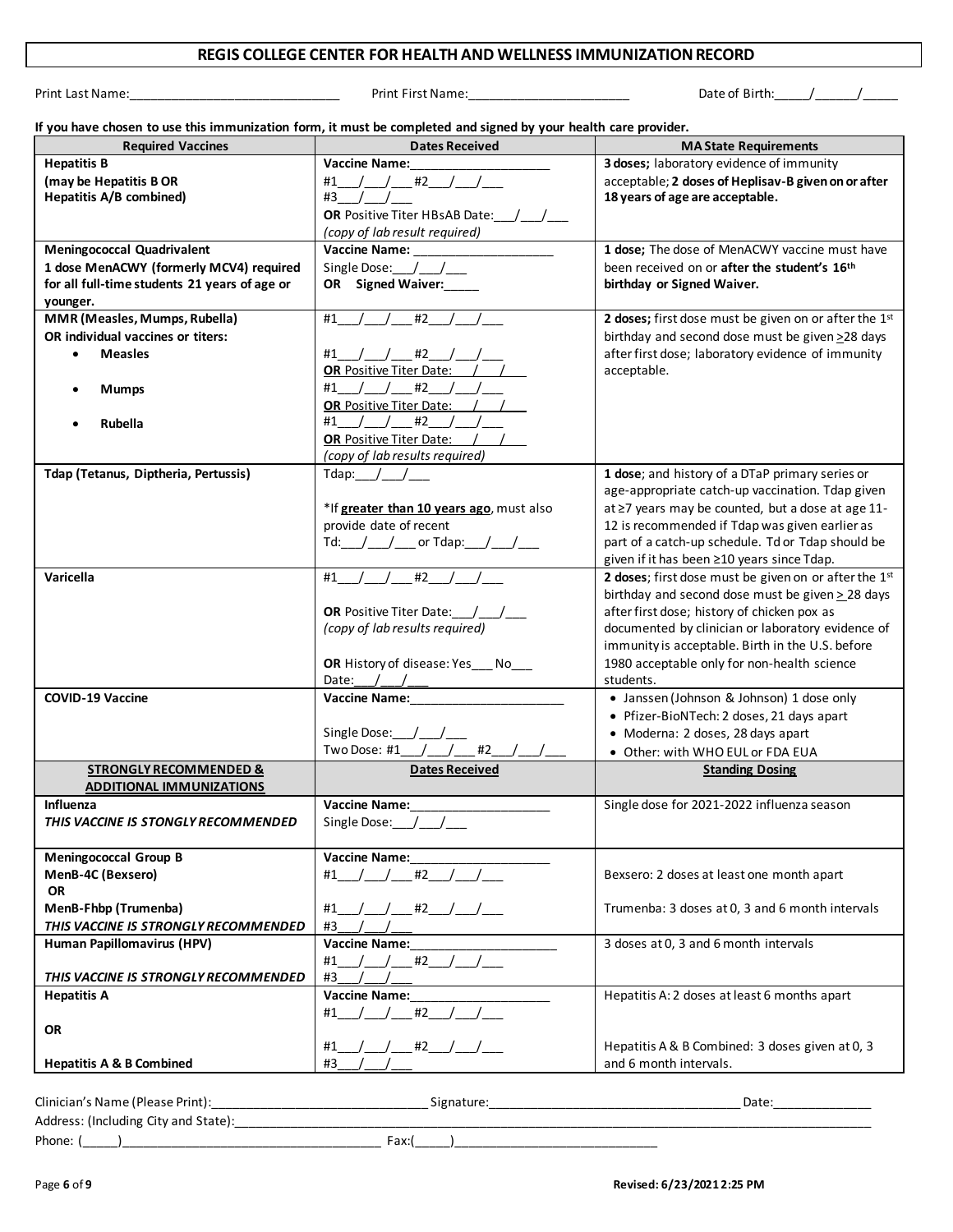|                                                                                                                                                                                                                                                                                                                |                                                                                                                                                                                                                                                                          | <b>REGIS COLLEGE TUBERCULOSIS RISK QUESTIONNAIRE</b>                                                                                                                                                                            |                                                                                                                                                                                                                                                                                                                                                                                                           |                                                                                                                                                                                                                                                                        |           |
|----------------------------------------------------------------------------------------------------------------------------------------------------------------------------------------------------------------------------------------------------------------------------------------------------------------|--------------------------------------------------------------------------------------------------------------------------------------------------------------------------------------------------------------------------------------------------------------------------|---------------------------------------------------------------------------------------------------------------------------------------------------------------------------------------------------------------------------------|-----------------------------------------------------------------------------------------------------------------------------------------------------------------------------------------------------------------------------------------------------------------------------------------------------------------------------------------------------------------------------------------------------------|------------------------------------------------------------------------------------------------------------------------------------------------------------------------------------------------------------------------------------------------------------------------|-----------|
|                                                                                                                                                                                                                                                                                                                |                                                                                                                                                                                                                                                                          | REQUIRED for all undergraduate students to complete                                                                                                                                                                             |                                                                                                                                                                                                                                                                                                                                                                                                           |                                                                                                                                                                                                                                                                        |           |
|                                                                                                                                                                                                                                                                                                                | Student's Name: Name and Student and Student's Name:                                                                                                                                                                                                                     |                                                                                                                                                                                                                                 | Date of Birth: $\frac{1}{\sqrt{1-\frac{1}{1-\frac{1}{1-\frac{1}{1-\frac{1}{1-\frac{1}{1-\frac{1}{1-\frac{1}{1-\frac{1}{1-\frac{1}{1-\frac{1}{1-\frac{1}{1-\frac{1}{1-\frac{1}{1-\frac{1}{1-\frac{1}{1-\frac{1}{1-\frac{1}{1-\frac{1}{1-\frac{1}{1-\frac{1}{1-\frac{1}{1-\frac{1}{1-\frac{1}{1-\frac{1}{1-\frac{1}{1-\frac{1}{1-\frac{1}{1-\frac{1}{1-\frac{1}{1-\frac{1}{1-\frac{1}{1-\frac{1}{1-\frac{1$ |                                                                                                                                                                                                                                                                        |           |
| Country of Birth: _________________________                                                                                                                                                                                                                                                                    |                                                                                                                                                                                                                                                                          |                                                                                                                                                                                                                                 |                                                                                                                                                                                                                                                                                                                                                                                                           |                                                                                                                                                                                                                                                                        |           |
|                                                                                                                                                                                                                                                                                                                | Tuberculosis (TB) Screening Questionnaire (to be completed by incoming students)                                                                                                                                                                                         |                                                                                                                                                                                                                                 |                                                                                                                                                                                                                                                                                                                                                                                                           |                                                                                                                                                                                                                                                                        |           |
| Please answer the following questions:                                                                                                                                                                                                                                                                         |                                                                                                                                                                                                                                                                          |                                                                                                                                                                                                                                 |                                                                                                                                                                                                                                                                                                                                                                                                           |                                                                                                                                                                                                                                                                        |           |
| Have you ever tested positive for Tuberculosis?                                                                                                                                                                                                                                                                |                                                                                                                                                                                                                                                                          |                                                                                                                                                                                                                                 |                                                                                                                                                                                                                                                                                                                                                                                                           | $\Box$ Yes<br>◻                                                                                                                                                                                                                                                        | <b>No</b> |
|                                                                                                                                                                                                                                                                                                                | Have you ever had close contact with persons known or suspected to have active TB disease?                                                                                                                                                                               |                                                                                                                                                                                                                                 |                                                                                                                                                                                                                                                                                                                                                                                                           | $\Box$ Yes<br>□                                                                                                                                                                                                                                                        | <b>No</b> |
| please CIRCLE the country, below)                                                                                                                                                                                                                                                                              | Were you born in one of the countries or territories listed below that have a high incidence of active TB disease? (If yes,                                                                                                                                              |                                                                                                                                                                                                                                 |                                                                                                                                                                                                                                                                                                                                                                                                           | $\Box$<br>□<br>Yes                                                                                                                                                                                                                                                     | <b>No</b> |
| Afghanistan<br>Albania<br>Algeria<br>Angola<br>Anguilla<br>Argentina<br>Armenia<br>Azerbaijan<br>Bangladesh<br><b>Belarus</b><br>Belize Benin<br><b>Bhutan</b><br>Bolivia (Plurinational State of)<br>Bosnia and Herzegovina Botswana<br><b>Brazil</b><br>Brunei Darussalam<br><b>Bulgaria</b><br>Burkina Faso | Comoros<br>Congo<br>Côte d'Ivoire<br>Democratic People's Republic of<br>Korea<br>Democratic Republic of the<br>Congo<br>Djibouti<br>Dominican Republic<br>Ecuador<br>El Salvador<br>Equatorial Guinea<br>Eritrea<br>ESwatini<br>Ethiopia<br>Fiji<br>French-<br>Polynesia | India<br>Indonesia<br>Iraq<br>Kazakhstan<br>Kenya<br>Kiribati<br>Kuwait<br>Kyrgyzstan<br>Lao People's Democratic<br>Republic<br>Latvia<br>Lesotho<br>Liberia Libya<br>Lithuania<br>Madagascar<br>Malawi<br>Malaysia<br>Maldives | Namibia<br>Nauru<br>Nepal<br>Nicaragua Niger<br>Nigeria<br>Niue<br>Northern Mariana<br>Islands<br>Pakistan<br>Palau<br>Panama<br>Papua New Guinea<br>Paraguay<br>Peru<br>Philippines<br>Portugal<br>Qatar<br>Republic of Korea                                                                                                                                                                            | Somalia South<br>Africa South<br>Sudan Sri<br>Lanka Sudan<br>Suriname<br>Swaziland<br>Tajikistan<br>Tanzania (United<br>Republic of)<br>Thailand<br>Timor-Leste<br><b>Togo Tunisia</b><br>Turkmenistan<br>Tuvalu Uganda<br>Ukraine<br>Uruguay<br>Uzbekistan<br>Vanuatu |           |

Source: World Health Organization Global Health Observatory, Tuberculosis Incidence 2017. Countries with incidence rates of ≥ 20 cases per 100,000  *population. For future updates, refer to <http://www.who.int/tb/country/en>/*.

Central African Republic Greenland Micronesia (Federated Sao Tome and Principe Zambia

Cameroon Ghana Mexico Rwanda Yemen Chad Guam States of) Senegal Zimbabwe

Cambodia Georgia Mauritania Russian Federation Viet Nam

Verde Gambia Marshall Islands Romania Republic of)

Marshall Islands<br>Mauritania

Burundi Cabo Gabon Mali Republic of Moldova Venezuela (Bolivarian

States of)<br>Mongolia

| Have you had frequent or prolonged visits* to one or more of the countries or territories listed above with a high<br>prevalence of TB disease? (If yes, CHECK the countries or territories, above)                         |   | $\Box$ Yes | $\Box$ No |
|-----------------------------------------------------------------------------------------------------------------------------------------------------------------------------------------------------------------------------|---|------------|-----------|
| Have you been a resident and/or employee of high-risk congregate settings (e.g., correctional facilities, long-term<br>care facilities, and homeless shelters)?                                                             |   | $\Box$ Yes | $\Box$ No |
| Have you been a volunteer or health care worker who served clients who are at increased risk for active TB<br>disease?                                                                                                      |   | ∟l Yes     | ⊔ No      |
| Have you ever been a member of any of the following groups that may have an increased incidence of latent<br>M.tuberculosis infection or active TB disease: medically underserved, low-income, or abusing drugs or alcohol? | ┚ | Yes        | □ No      |
| The companies of the succellule share acceptance. Day's Callage searcheathet care searches TD textion critical                                                                                                              |   |            |           |

 **If you answer YES to any of the above questions**, Regis College requires that you receive TB testing *within 6 months prior to the start of the semester.* Your healthcare provider *must* complete the **Medical Evaluation for Latent TB Infection Form. All applicable TB forms must be submitted together.** 

 **If the answer to all of the above questions is NO**, no further testing or further action is required.

 China, Hong Kong SAR Guinea Guinea- Morocco Singapore China, Macao SAR Bissau Guyana Mozambique Solomon Islands

Colombia Haiti Myanmar Honduras

China Guatemala Mongolia Sierra Leone

 *\* Prolonged travel exposure defined as > 30 days pertaining to the countries listed above.*

Burundi Cabo

Central African Republic

Republic of Moldova

Sao Tome and Principe<br>Senegal

Viet Nam<br>Yemen

Sierra Leone<br>Singapore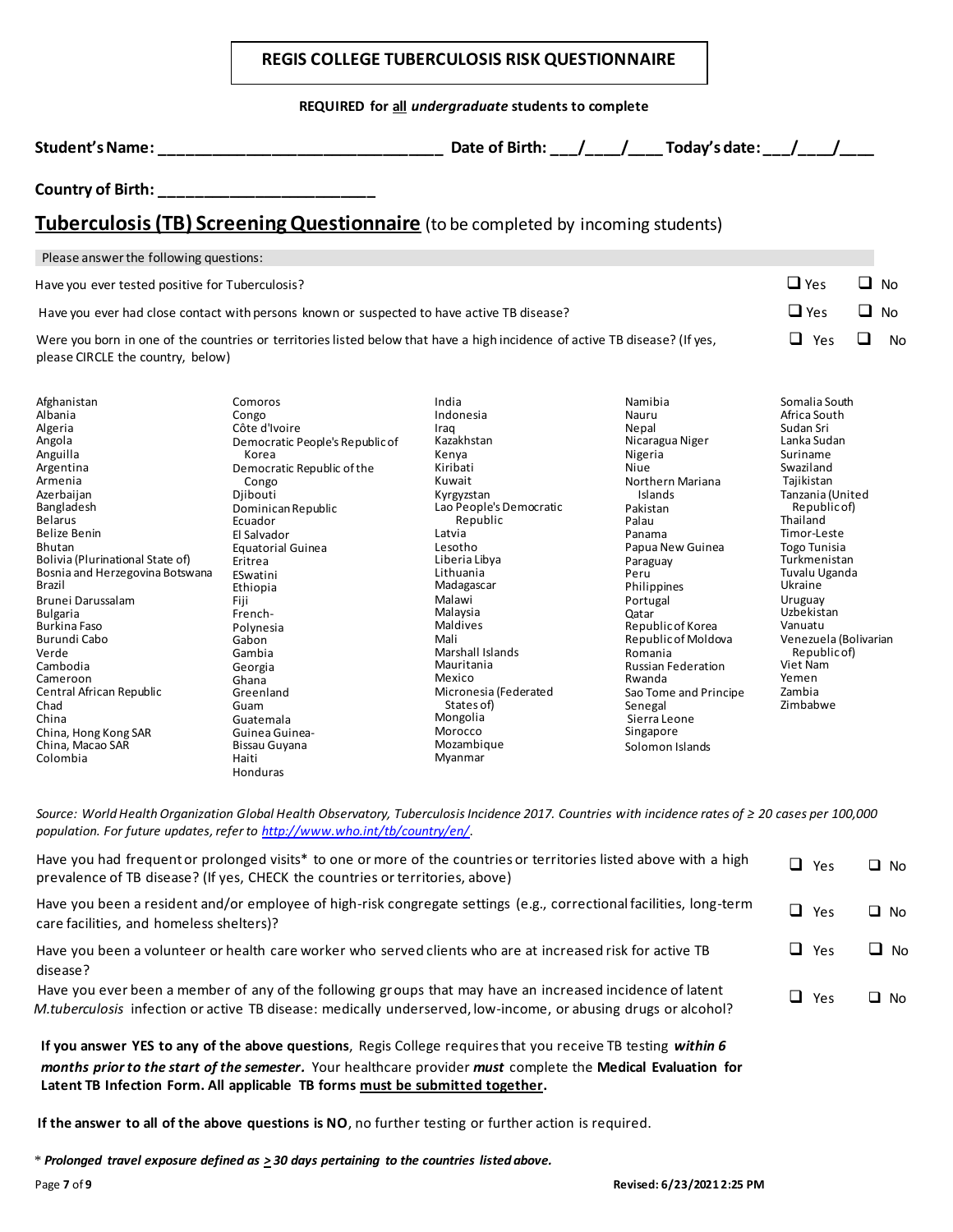# **Medical Evaluation for Latent TB Infection Regis College**

 **(To be completed by a healthcare professional) This form is required if the TB Risk Questionnaire has a YES response. Please refer to Tuberculosis Risk Questionnaire form before completing.** 

|                                                                        | Month<br>Dav<br>Year                                                                                                                                                                                                                                                   |
|------------------------------------------------------------------------|------------------------------------------------------------------------------------------------------------------------------------------------------------------------------------------------------------------------------------------------------------------------|
|                                                                        | STEP 1: Tuberculin Skin Test (TST)-Must be performed within 6 months before start of semester. If this test has been previously                                                                                                                                        |
|                                                                        | done and resulted "positive" OR patient has received BCG vaccine, skip to Step 2.                                                                                                                                                                                      |
|                                                                        | 1. Mantoux/PPD - Please note: Test must be read by a healthcare provider 48-72 hours after administration. If no                                                                                                                                                       |
|                                                                        | Induration, mark "O". Result of multiple puncture tests, such as Tine or Mono-Vac, are NOT accepted.                                                                                                                                                                   |
|                                                                        | Date administered: ___/___/___Date test read: ___/___/___Result: ____mm of induration                                                                                                                                                                                  |
|                                                                        |                                                                                                                                                                                                                                                                        |
|                                                                        | Month Day Year<br>Month Day Year                                                                                                                                                                                                                                       |
|                                                                        | <b>INTERPRETATION OF TUBERCULIN SKIN TEST:</b> (Please use table below and circle response) Negative / Positive                                                                                                                                                        |
| >5 mm is positive:                                                     |                                                                                                                                                                                                                                                                        |
| recent close contacts of an individual with infectious TB              |                                                                                                                                                                                                                                                                        |
|                                                                        | persons with fibrotic changes on a prior chest x-ray, consistent with past TB disease                                                                                                                                                                                  |
|                                                                        | ■ organ transplant recipients and other immunosuppressed persons (including receiving equivalent of >15 mg/d of prednisone for >1                                                                                                                                      |
| month.)<br>■ HIV-infected persons                                      |                                                                                                                                                                                                                                                                        |
| >10 mm is positive:                                                    |                                                                                                                                                                                                                                                                        |
|                                                                        | ■ recent arrivals to the U.S. (<5 years) from high prevalence areas or who resided in one for a significant* amount of time                                                                                                                                            |
| • injection drug users                                                 |                                                                                                                                                                                                                                                                        |
| " mycobacteriology laboratory personnel                                |                                                                                                                                                                                                                                                                        |
| " residents, employees, or volunteers in high-risk congregate settings |                                                                                                                                                                                                                                                                        |
|                                                                        | persons with medical conditions that increase the risk of progression to TB disease including silicosis, diabetes mellitus, chronic<br>renal failure, certain types of cancer (leukemia and lymphomas, cancers of the head, neck, or lung), gastrectomy or jejunoileal |
| bypass and weight loss of at least 10% below ideal body weight         |                                                                                                                                                                                                                                                                        |
| >15 mm is positive:                                                    |                                                                                                                                                                                                                                                                        |
|                                                                        | " persons with no known risk factors for TB who, except for certain testing programs required by law or regulation, would                                                                                                                                              |
| otherwise not be tested.                                               |                                                                                                                                                                                                                                                                        |
|                                                                        | Method used: (please check one) _______QFT-G _________T-spot Date obtained: ____/____/_____                                                                                                                                                                            |
|                                                                        | Result: (Please check one) _____ Negative ______ Positive ______ Intermediate ______ Borderline ________                                                                                                                                                               |
| (Mantoux / Intermediate PPD or IGRA tests)                             |                                                                                                                                                                                                                                                                        |
|                                                                        |                                                                                                                                                                                                                                                                        |
|                                                                        | 1. Date of POSITIVE test: ___/___/___Testing method: (please check one) _____Mantoux/PPD _____IGRA                                                                                                                                                                     |
|                                                                        |                                                                                                                                                                                                                                                                        |
|                                                                        |                                                                                                                                                                                                                                                                        |
|                                                                        |                                                                                                                                                                                                                                                                        |
|                                                                        |                                                                                                                                                                                                                                                                        |
|                                                                        | 3. Clinical Evaluation: (please check one) _____Normal ______Abnormal                                                                                                                                                                                                  |
|                                                                        |                                                                                                                                                                                                                                                                        |
| 4. Treatment: (please check one) _____Yes ______No                     |                                                                                                                                                                                                                                                                        |
|                                                                        |                                                                                                                                                                                                                                                                        |
| STEP 3: If POSITIVE IGRA Result in Step 2, a Chest X-Ray is required:  | 2. Chest X-Ray: (please check one) _____Normal ______ Abnormal Please attach a copy of the report (no discs or films)                                                                                                                                                  |
|                                                                        | Month Day Year                                                                                                                                                                                                                                                         |
|                                                                        |                                                                                                                                                                                                                                                                        |